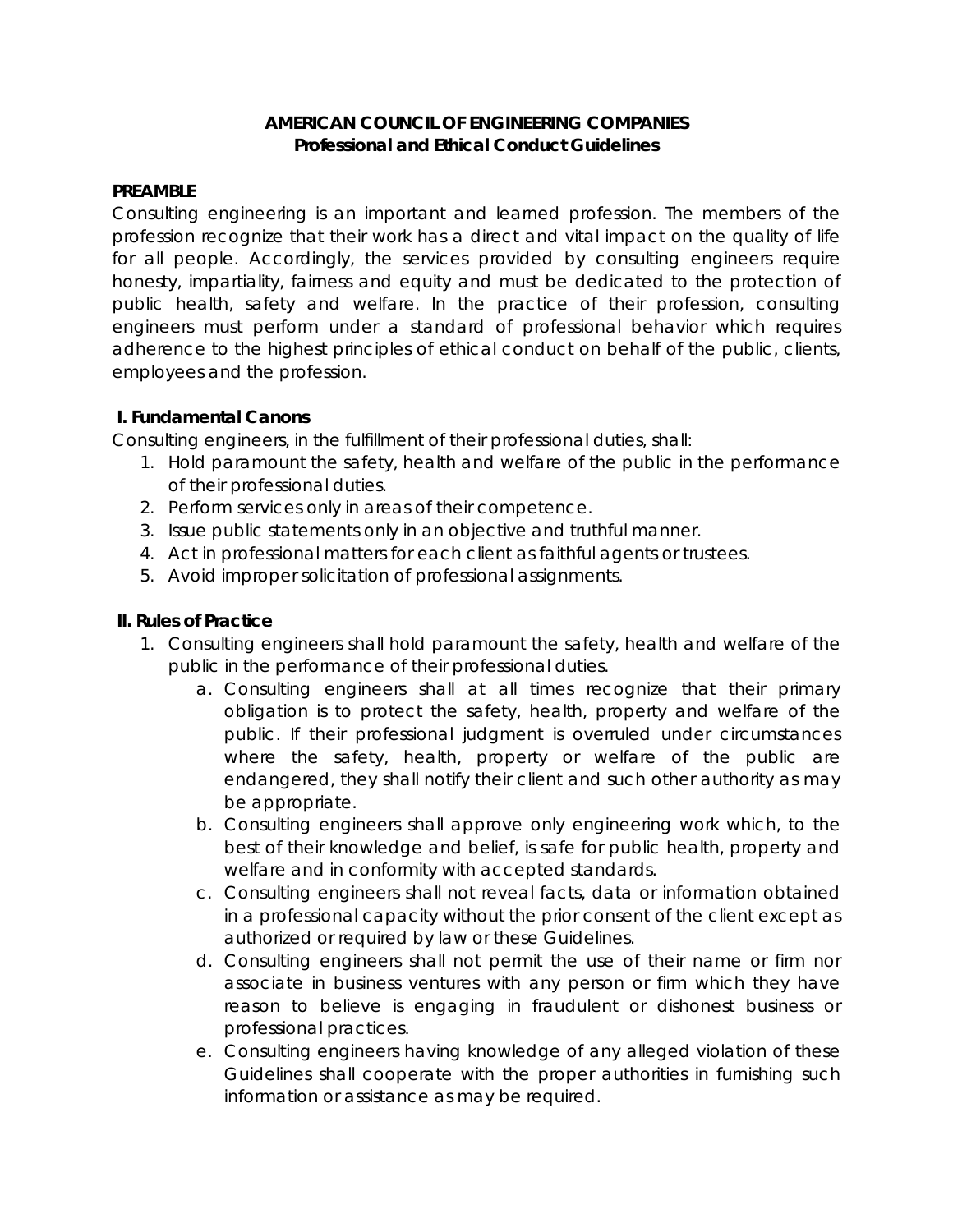- 2. Consulting engineers shall perform services only in the areas of their competence.
	- a. Consulting engineers shall undertake assignments only when qualified by education or experience in the specific technical fields involved.
	- b. Consulting engineers shall not affix their signatures to any plans or documents dealing with subject matter in which they lack competence nor to any plan or document not prepared under their direction and control.
	- c. Consulting engineers may accept an assignment outside of their fields of competence to the extent that their services are restricted to those phases of the project in which they are qualified and to the extent that they are satisfied that all other phases of such project will be performed by registered or otherwise qualified associates, consultants or employees, in which case they may then sign the documents for the total project.
- 3. Consulting engineers shall issue public statements only in an objective and truthful manner.
	- a. Consulting engineers shall be objective and truthful in professional reports, statements or testimony. They shall include all relevant and pertinent information in such reports, statements or testimony.
	- b. Consulting engineers may express publicly a professional opinion on technical subjects only when that opinion is founded upon adequate knowledge of the facts and competence in the subject matter.
	- c. Consulting engineers shall issue no statements, criticisms, or arguments on technical matters which are inspired or paid for by interested parties, unless they have prefaced their comments by explicitly identifying the interested parties on whose behalf they are speaking and by revealing the existence of any interest they may have in the matters.
- 4. Consulting engineers shall act in professional matters for each client as faithful agents or trustees.
	- a. Consulting engineers shall disclose all known or potential conflicts of interest to their clients by promptly informing them of any business association, interest or other circumstances which could influence or appear to influence their judgment of the quality of their services.
	- b. Consulting engineers shall not accept compensation, financial or otherwise, from more than one party for services on the same project, or for services pertaining to the same project, unless the circumstances are fully disclosed to, and agreed to, by all interested parties.
	- c. Consulting engineers in public service as members of a governmental body or department shall not participate in decisions with respect to professional services solicited or provided by them or their organizations in private engineering practices.